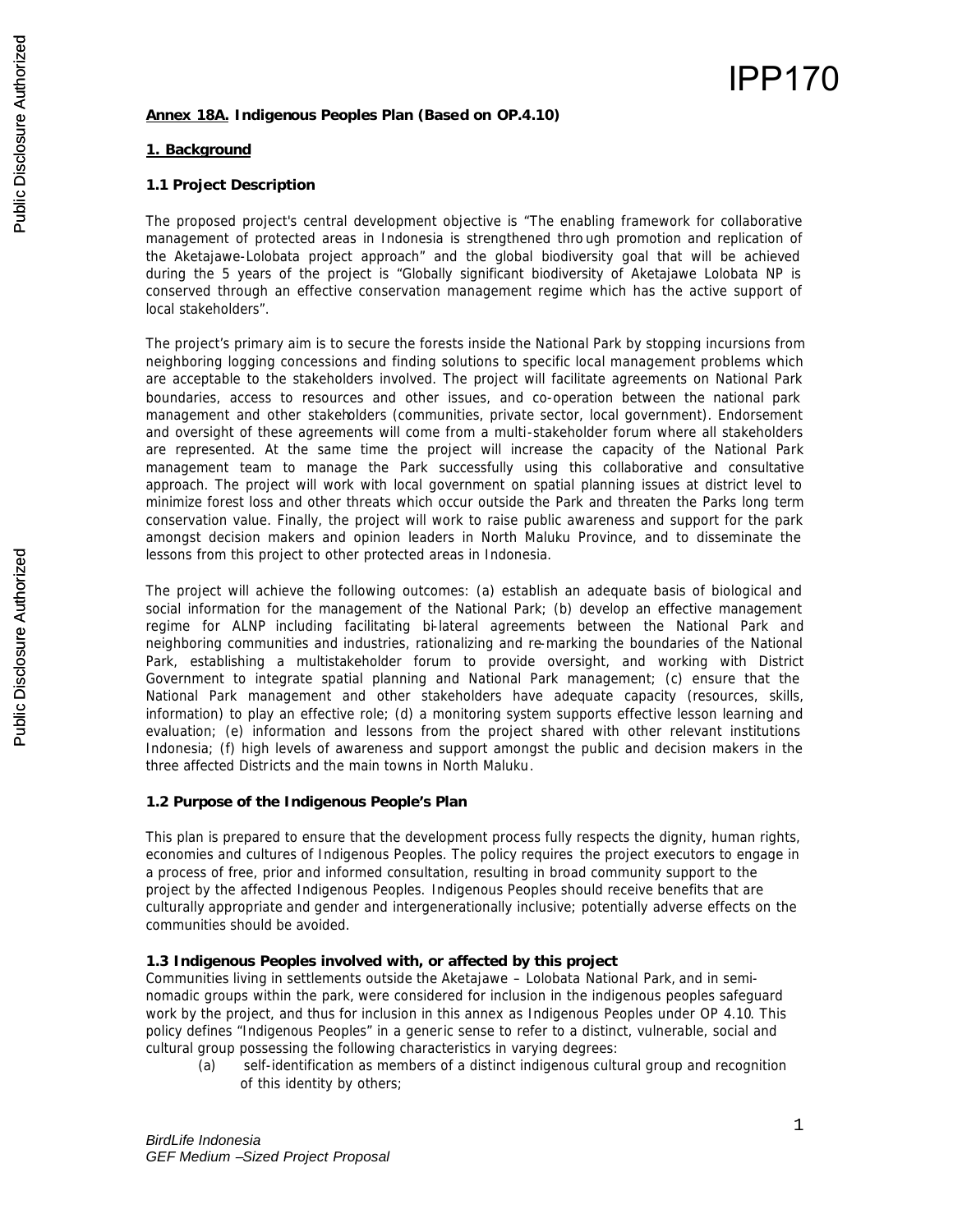- (b) collective attachment to geographically distinct habitats or ancestral territories in the project area and to the natural resources in these habitats and territories
- (c) customary cultural, economic, social, or political institutions that are separate from those of the dominant society and culture; and
- (d) an indigenous language, often different from the official language of the country or region.

A group that has lost "collective attachment to geographically distinct habitats or ancestral territories in the project area"; (see above) because of forced severance remains eligible for coverage under this policy.

In the case of this project, no permanent settlements are located inside the national park. Three villages (comprising 9 sub- villages) and 3 transmigration settlements are close to the boundary of the National Park, however only a small proportion of the people in these settlements are indigenous in the sense of the criteria above. The settlements are:

- 2 villages on the western side of the Aketa jawe Block of the National Park, Hijrah and Akekolano, each consisting of 4 sub-villages.

- 1 village south-east of the Lolobata Block of the National Park, Miaf, which is an access point for illegal artisanal mining of gold along the course of rivers within the Park.

The majority of the people in these villages are from ethnic groups who are traditionally farmers and fishermen living in coastal settlements (the Tobelo, Maba and Bicoli) or originate from outside Halmahera, particularly from Sangihe Island in North Sulawesi, and other islands in Maluku. The livelihoods of these villagers are based on small farming, trading, and sea fishing. None of these groups qualifies as people indigenous to the area within the National Park.

The 3 transmigration settlements which are within the project area do not have any Forest Tobelo inhabitants, and are occupied largely by small farmers from Lombok, Java and Madura, but also with people from Sangihe-Talaud and other islands in North Maluku. The main source of income in these settlements is wet rice cultivation and intensive market cropping. They do not meet the criteria for indigenous people (the interests of these transmigrants, and the non-indigenous villages, are considered in the involuntary resettlement annex 18).

- 2 transmigration settlements bordering on Aketajawe Block, Kobe Kulo, to the south-east, ha ve a population of over 1000 people originating from West Java and Lombok. Pintatu, on the north east border of the same block, has a population of over 700 people from Java.

- 1 transmigration settlement south of Lolobata Block, Maratana Jaya, was developed in conjunction with an industrial timber plantation in conversion forest. Other transmigration settlements exist in the area but are not considered to have any interaction with the forests protected by the National Park.

Within some villages there is also a minority (exact numbers are not yet known) of people who identify themselves as members of the Forest Tobelo ethnic group (Tugutil, the official Government term for this group, is offensive and its meaning unclear, and so this document uses the term used by Chris Duncan, the author of the majority of studies on this group, based on their own terminology *o fongana ma nyawa*). They have a distinct language, culture and attachment to particular areas of forest within the project area and thus clearly qualify as indigenous people under OP 4.10. There are several small hamlets , such as Totodoku described below, where the residents appear to be virtually all Forest Tobelo, and are in varying stages of adopting a sedentary lifestyle. There is also a small population of Forest Tobelo people still living semi-nomadic lives within the forests covered by the National Park and surrounding logging concessions. These people clearly qualify as indigenous peoples and are the focus of the projects safeguards work, described below.

### **1.4 Legal and institutional framework applicable to Indigenous Peoples in Indonesia**

There is no specific recognition of Indigenous Peoples within Indonesian Law, and the project's social safeguards work therefore addresses the requirements and standards established by the World Bank.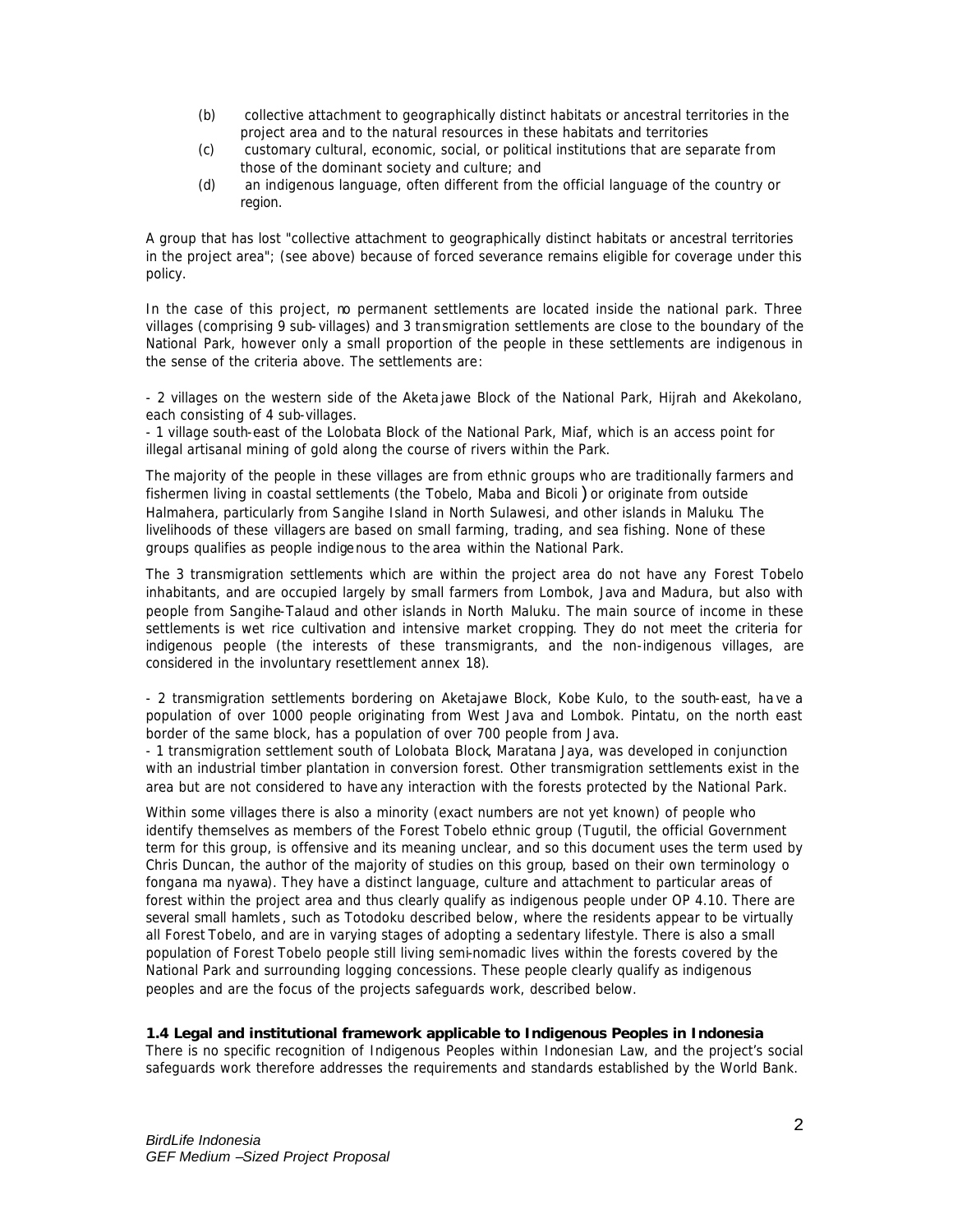Social groups considered under the Bank's Indigenous Peoples policy are covered by the broader Indonesian legislation concerning *Masyarakat adat* communities ("customary law communities" or "legal communities," which refer to communities that establish their own regulations and social control). This legislation recognizes the status of adat communities and includes some provisions for their protection and rights, including over ulayat (communal) land; examples include both the Human Rights Act (Act No. 36 of 1999), the Local Government Act (Act No. 22 of 1999), and agrarian legislation (Regulation No. 5 of 1999: Guidance for Resolution of Problems of Ulayat Right of Adat Law Communities, and the Forestry law Act No. 41 of 1999). However, Indonesian government policy continues to focus on attempts to resettle nomadic and semi-nomadic people living in the forested interior hto permanent villages, and the discouragement of swidden agriculture. These policies are described as integrating 'isolated' peoples (*terasing* in Indonesian) into the mainstream of economic development. Social scientists and civil society organisations have charged that the motivation for these policies is more strongly driven by the perceived need to protect the state's control over forest resources or fear of successionists politics than by a genuine concern for the welfare of the people involved (see for example the attached independent consultants report). Government programs have met with varying levels of success, and have existed under several different names; the program is currently known as the Program for the Development of Social Prosperity of Geographically Isolated Customary Law Communities (PKAT).

The majority of traditional communities in Indonesia are forest dwellers, and since state forest land covers some 70% of the country, the legal framework which most impacts on indigenous peoples in Indonesia is the basic Forestry Law (Law 41/1999). Law 41 states that the rights of traditional peoples can be recognised, as long as there is a regulation at District or Provincial level which defines the community and territory concerned. In practice his has not happened and recognition of the rights of traditional communities remains the political aspiration of civil society groups such as AMAN, the Indigenous Peoples Alliance.

There has been some progress in practical adaptation of forestry policy to accommodate local needs, though this stops short of acknowledging rights. The Bukit Duabelas National park in Sumatra was created to protect environmental services and 'to protect the source of livelihoods of Orang Rimba', a semi-nomadic indigenous group. This is the first (and so far only) example of the creation of a protected area specifically to ensure the continuation of traditional livelihoods. At national policy level, the Ministerial Decision on Collaborative Management of Protected Areas, which forms a basis for the implementation of this project also lays down a framework for consultation and collaboration between multiple stakeholders in the management of a national park. It thus creates the possibility of incorporating and protecting the resources used by indigenous peoples, though this is not an explicit aim of the Decision.

### **2. Social assessment and consultations**

### **2.1 Distribution and definition of Forest Tobelo people**

The Forest Tobelo are an ethnic group who traditionally follow a semi-nomadic lifestyle in the forests of Halmahera island, hunting, gathering, processing sago, farming on a small scale, and occasionally trading forest products with outsiders.

The Forest Tobelo share a common language with the coastal village communities of the Tobelo people, but define themselves (and are defined by others) as a separate group with distinct livelihood strategies, traditional land ownership and their own social and belief systems. The distinctions have broken down to some extent since the 1980s, when missionaries and Government development projects succeeded in encouraging a proportion of Forest Tobelo to live and farm in sedentary settlements, but even though this process is continuing, Forest Tobelo still have strong cultural and livelihoods links with forest resources. Some remain truly semi-nomadic, and many combine settled and semi-nomadic strategies, dividing time between settlements and in the forest or with some family members following each alternative.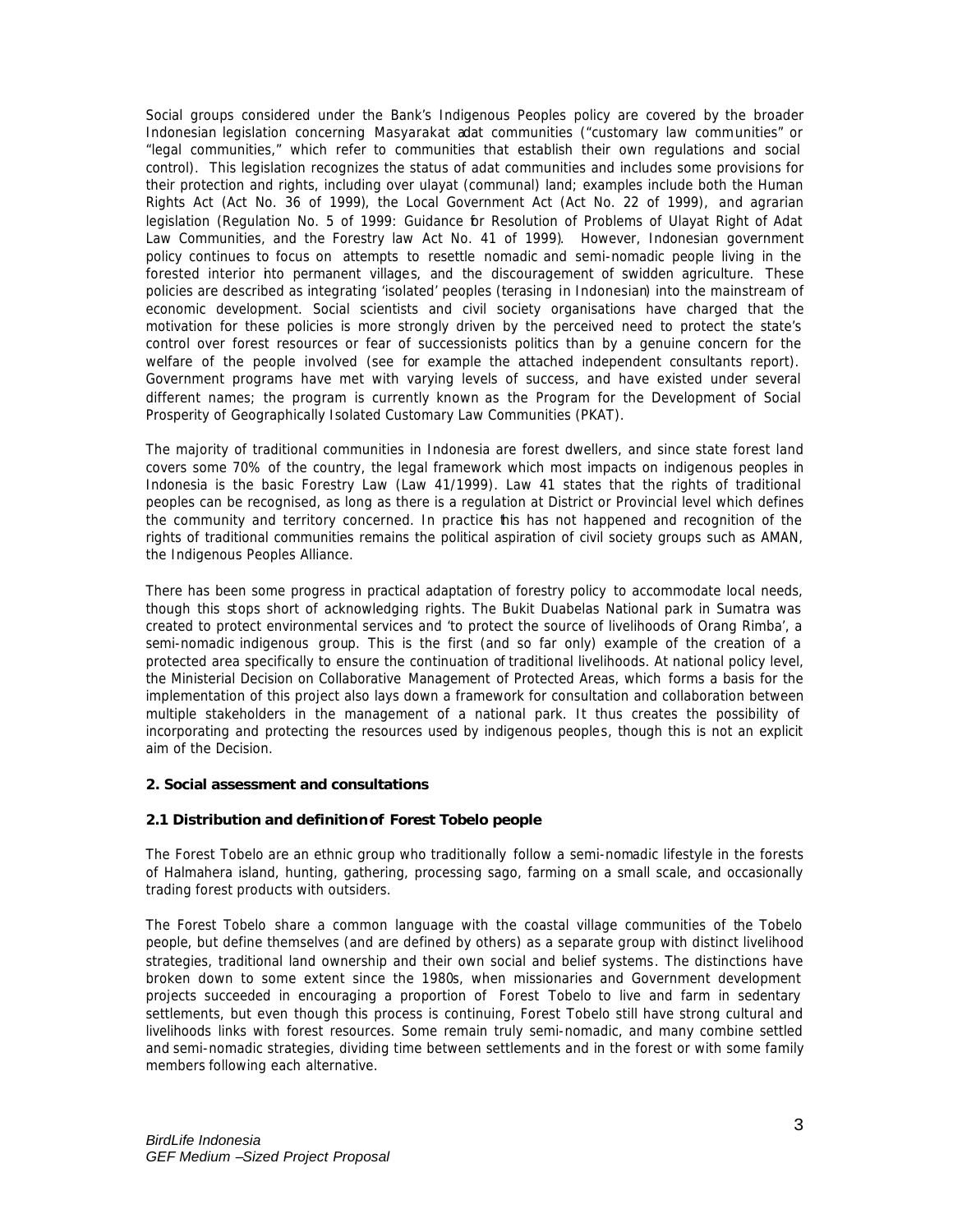Within this broad self-defined identity as Forest Tobelo, groups recognise affiliations with particular watersheds within the forest, and family sub-groups lay claim to specific areas of cultivated and uncultivated land within the territory of their group.

The Forest Tobelo live throughout the island of Halmahera. On the northern peninsula most of the groups have been settled and there are several villages in the sub-districts of Kao, and Tobelo Selatan, including Telaga Paca, Waingongira and Kukumutuk. In east Halmahera, within and around the Lolobata section of the National Park, there are numerous groups living along various rivers. In the Wasile sub-district the majority remain nomadic, including groups living along the Dodaga and Tutuling Rivers, as well as behind the village of Loleba. However some 25 families have settled in Totoduku village approximately 10 kilometers from the Subaim transmigration. Detailed information on the territory, history and current situation of these groups is not available.

On the other side of the East Halmahera peninsula, in the northern half of the Maba district there are several groups of Forest Tobelo, each corresponding to a different river valley. Starting from the northern tip of the peninsula these include the Dowong, the Akelamo, the Ategou, the Ai-ai, the Mabulan, the Iva, the Afu, the Lili, the Waisango, the Onata and the Gaifoli. Each of these is the name of a river and of the people in that river's watershed. A summary of their current location and situation is given in table 1.

| Name of river<br>valley/group: | Current location/situation:                                                                                                                                                                                                                                                                                                                                                                                                                                                                                                                                                                                                                                                                           |  |
|--------------------------------|-------------------------------------------------------------------------------------------------------------------------------------------------------------------------------------------------------------------------------------------------------------------------------------------------------------------------------------------------------------------------------------------------------------------------------------------------------------------------------------------------------------------------------------------------------------------------------------------------------------------------------------------------------------------------------------------------------|--|
| Dowong                         | The people from these five river valleys in the north part of Maba sub-district<br>have retained a close connection with the forest, though several started to plant<br>swiddens in 1990s. A few families from Ai-ai settled on the coast at Dororam in<br>the 1990s as part of Evangelical Church of Halmahera program (which eventually<br>failed). Subsequently, Forest Tobelo missionaries (from Tanjung Lili) influenced<br>the majority of the people in this area to settle several km inland from the<br>coastal village of Pumalanga. This settlement is often referred to as Akelamo.<br>Many built houses at Akelamo but continue to return to the forest /gardens for<br>weeks at a time. |  |
| Akelamo                        |                                                                                                                                                                                                                                                                                                                                                                                                                                                                                                                                                                                                                                                                                                       |  |
| Ategou                         |                                                                                                                                                                                                                                                                                                                                                                                                                                                                                                                                                                                                                                                                                                       |  |
| Ai-ai                          |                                                                                                                                                                                                                                                                                                                                                                                                                                                                                                                                                                                                                                                                                                       |  |
| Mabulan                        |                                                                                                                                                                                                                                                                                                                                                                                                                                                                                                                                                                                                                                                                                                       |  |
| Iva                            | Moved to form a settlement at Dorosago (influenced by Evangelical Church of<br>Halmahera) but most returned to the forest during communal violence of 98 -<br>2000. Current location not known.                                                                                                                                                                                                                                                                                                                                                                                                                                                                                                       |  |
| Afu                            | Majority converted to christianity and settled near Lili River at Tanjung Lili, the<br>site of a New Tribes Mission base (1982 – 1999) and a logging company 'assisted<br>village'. Tanjung Lili has become the source of 'Forest Tobelo Missionaries' who                                                                                                                                                                                                                                                                                                                                                                                                                                            |  |
| Lili                           |                                                                                                                                                                                                                                                                                                                                                                                                                                                                                                                                                                                                                                                                                                       |  |
| Waisango                       | work to convert their fellow Forest Tobelo to christianity.                                                                                                                                                                                                                                                                                                                                                                                                                                                                                                                                                                                                                                           |  |
| Onata                          | Most were killed during fighting with people from Lili river in the 1970s. The<br>remainder integrated with the communities of Miaf and Tatangapu near the<br>mouth of the Onata River. In 1995 5 families returned to work on the timber<br>plantations behind Miaf and to attend teaching by Forest People missionaries<br>from Tanjung Lili.                                                                                                                                                                                                                                                                                                                                                       |  |
| Gaifoli                        | Have settled in two villages, Bebseli and Marasibno, near the larger town of<br>Wayamli.                                                                                                                                                                                                                                                                                                                                                                                                                                                                                                                                                                                                              |  |
| Dodoga                         | Some Dodoga people have migrated and formed settlements south of Gaifoli,<br>e.g. Gau                                                                                                                                                                                                                                                                                                                                                                                                                                                                                                                                                                                                                 |  |

**Table 1: Forest Tobelo Groups in Maba Sub-district (in and around the Lolobata section of the National Park)**

Data from Duncan (2005) Preliminary Social Assessment of communities living around the Aketajawe-Lolobata National Park, North Maluku Province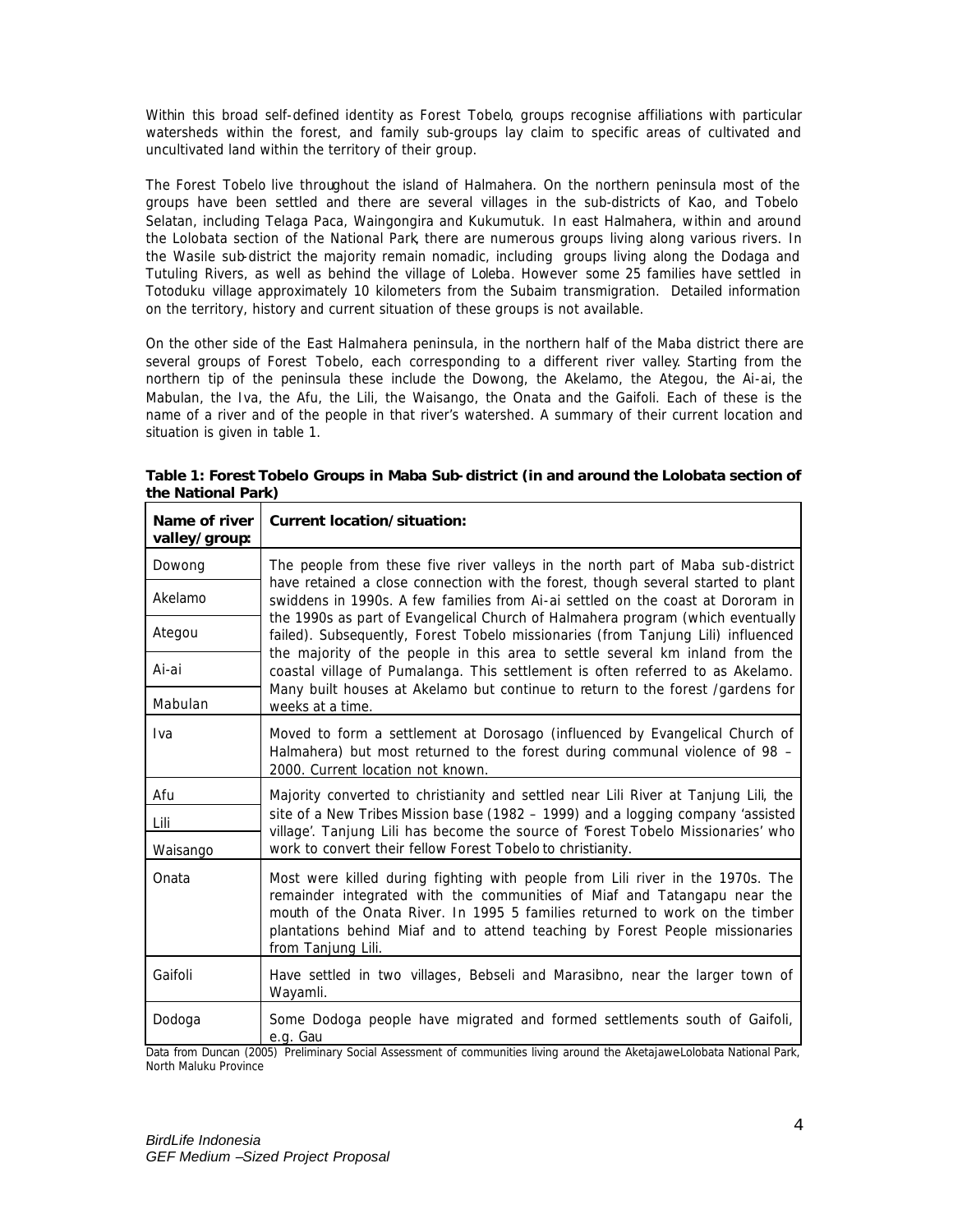Away from the project area, in Maba Selatan sub-district, there are groups living along the Sangaji River, as well as throughout the interior of the southwestern peninsula. Exact populations and distributions of these groups remain undocumented. Elsewhere in Central Halmahera there are Forest Tobelo in the sub-districts of Oba and Weda. These groups may be inside or close to the Aketajawe section of the National Park, but so far nothing is known about their history or territorial claims. None of the groups in Maba Selatan, Oba or Weda have been the focus of any development efforts and many still follow their shifting settlement pattern in the interior although all have established relations with coastal communities. None of the groups have been the focus of organized missionary efforts and would most likely still retain their indigenous belief systems.

## **2.2 Forest Tobelo Population and social structures**

No reliable survey of Forest Tobelo population has ever been carried out. The only anthropological work carried out (by C Duncan) focused on the Northern part of Maba sub-district, and the Dodaga region in Wasile sub-District. The population estimates resulting from that work are summarised in table 2.

| Area                            | Population estimate $(1990 - 96)$ | <b>Notes</b>                 |
|---------------------------------|-----------------------------------|------------------------------|
| Northern Maba Sub-district:     |                                   |                              |
| - Tanjung Lili                  | 58 settled households             | Assuming 5<br>people<br>per  |
| - Dororam                       | 5 settled households              | households,<br>these figures |
| - Iva                           | 5 settled households              | equate to approx 300 - 400   |
| - forest areas Northern Maba    | 82 semi-nomadic households        | and 300<br>settled<br>$-400$ |
|                                 |                                   | nomadic Forest Tobelo<br>in. |
|                                 |                                   | north Maba. Most of<br>the   |
|                                 |                                   | nomadic people are along the |
|                                 |                                   | Akelamo and Ategou rivers    |
| Southern Maba sub-district      |                                   |                              |
| - 'a number' of Forest Tobelo   | - no further information          |                              |
| households<br>Bebseli.<br>in in |                                   |                              |
| Marasibno and Gau villages      |                                   |                              |
| Wasile sub-district             |                                   |                              |
| - Dodaga and Tutuling River     | - estimate of 227 people (1990)   |                              |
| valleys                         |                                   |                              |
| - behind Loleba                 | - no information                  |                              |
| Aketajawe Section               | - no information                  |                              |

**Table 2: Population estimates for Forest Tobelo communities**

Data from Duncan (2005) Preliminary Social Assessment of communities living around the Aketajawe Lolobata National Park, North Maluku Province

Based on this scant data, Duncan makes an informed guess at a Forest Tobelo population of 1500 – 2000 people in Maba, Wasile, Oba and Weda, the four sub-districts where the National Park is. Whilst these people will have a varying degree of interaction with the forests within the National Park, they all have a high degree of dependence on forest resources for their livelihoods.

According to Duncan, Forest Tobelo communities do not have formal political leaders. Some men are able to wield influence due to their kinship ties, charisma, or their esoteric knowledge, but their decisions are not formal or binding. Forest Tobelo who have settled into larger sedentary communities, such as the community at Tanjung Lili remain egalitarian. Although local government officials might recognize particular individuals as "tribal heads" (Indonesian, *kepala suku*) or "hamlet heads" (Indonesian, *kepala dusun*), these individuals have limited power to enforce their decisions if community members choose to disregard them. This has consequences for the disclosure and grievance procedures as well as for the consultative and participatory aspects of the project itself, since people claiming to 'represent' Forest Tobelo at any level higher than family are unlikely to have any authority to make decisions on behalf of others.

## **2.3 Forest Tobelo and Natural Resource Use**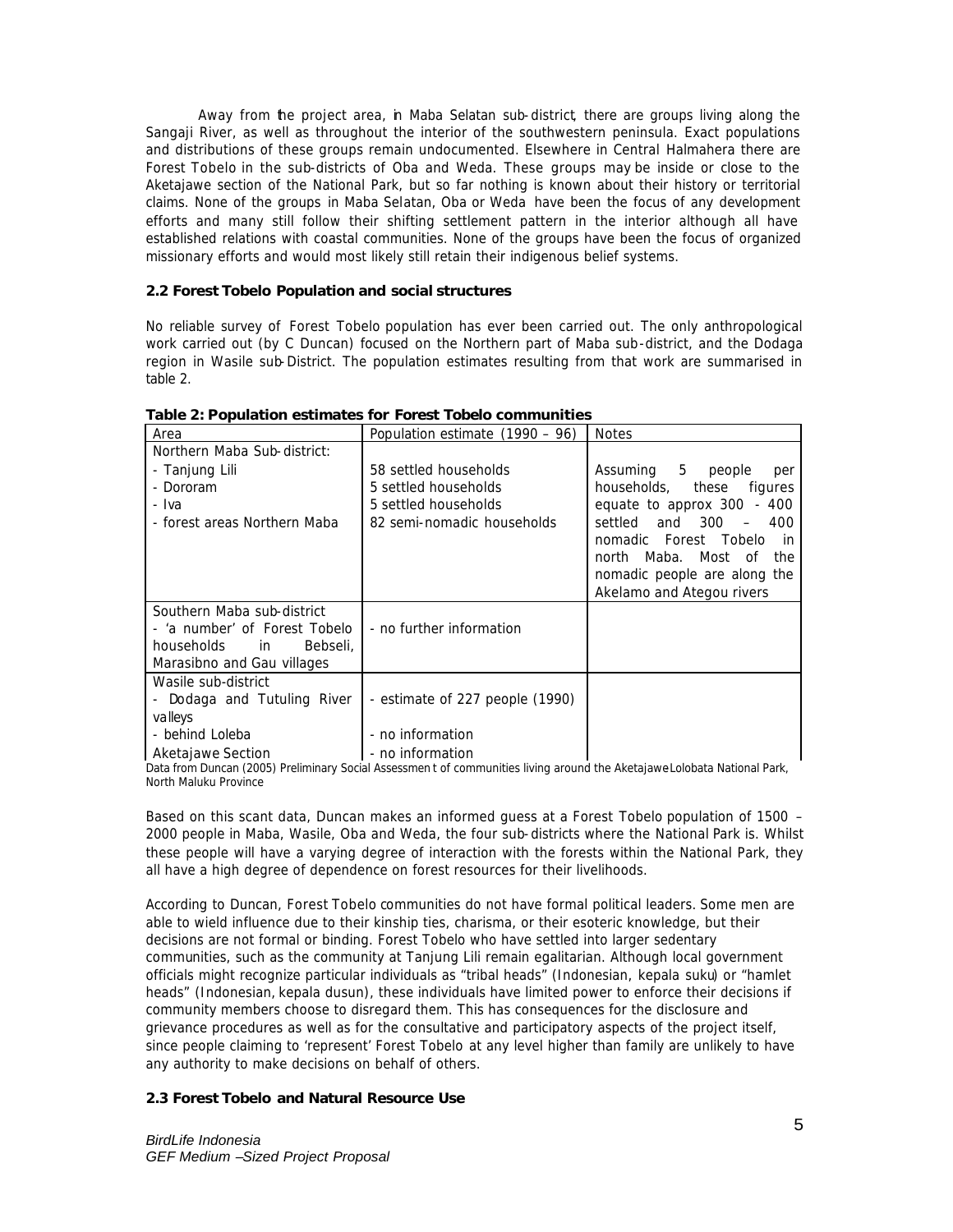Forest People have always relied on agriculture to a certain extent. In the past they planted small swiddens in the interior or along the coast with coconuts, bananas, cassava and other crops which they would then utilize in passing. They also planted rice for use in yearly rituals honoring their ancestors. These plots were not intensively cultivated and often returned to forest after a few years. In recent years, due to large-scale logging, an increase in interactions with coastal communities, as well as western missionary efforts, many Forest People in central Halmahera have begun planting coconut palms, chocolate and other tree crops, in addition to creating larger swiddens for food crops. However, forest resources still play an important role in providing subsistence, materials for household needs, construction, as well as NTFPs gathered for sale to villagers and merchants. Whilst the importance of forest resources to Forest Tobelo livelihoods has declined, use patterns remain the same except for the switch from processing of sago (a wild forest product) to cultivating cassava as the staple source of carbohydrate. Hunting still provides the bulk of the protein needs for the Forest Tobelo, and focuses on the only two large mammals on the island, both of which are longterm introductions: wild pig (*Sus scrofa*) and deer (*Cervus timorensis),* although other mammals including cuscus (*Phalanger orientalis*), palm civet (*Paradoxorus tangalunga*), and a few species of fruit bat are hunted. As well as a subsistence activity, hunting remains one of the primary means through which men are able t o establish social status.

All types of birds except owls are considered potential food sources, though in practice the most commonly caught are ground birds which are caught in snares, and small passerines which are hunted with slings and spear guns. Very few Forest Tobelo have air guns. Insects, and freshwater fish and invertebrates are also an important source of food. Forest Tobelo who have settled near the coast have also turned to exploitation of turtle eggs, shellfish and marine fish. A wide range of plants are gathered for food and medicines, though settled Forest Tobelo are increasingly turning to purchasing modern medicines.

A few forest products have become commercialised and are sold to coastal communities for cash. Originally the major crop was canari nuts, but the canari trees (over which individual ownership rights were recognised by the Forest Tobelo) were also a target of logging companies. The decline of the canari harvest is reported to be coincident with an increase in the capture and sale of parrots for the caged bird trade, and this is now a major source of income for Forest People who still live in the interior and have not planted extensive coconut groves. The trade in caged birds focuses on four parrot species: Chattering Lory (*Lorius garrulus garrulus*), White Cockatoo (*Cacatua alba*), Violetnecked Lory (*Eos squamata riciniata*), and Eclectus Parrot (*Eclectus roratus vosmaeri*). The birds are sold to coastal villagers, who sell them on to traders in Ternate and Tobelo.

The major change in the Forest Tobelo livelihoods since the late 1980s has been an increasing dependence on intensive cultivation of crops for cash. This change is the result of negative factors such as the loss of forest to logging companies, but also the need for cash to buy rice (imported rice is preferred over local varieties), salt, tobacco, medicines and other commodities. Thus, whilst the traditional agriculture still practiced by Forest Tobelo in the interior is swidden fallow, allowing forest regrowth, the establishment of coconut plantations is increasing as contact with Government and coastal communities increases and sedentarisation progresses. The main cash crop is coconut (processed for copra), which is interplanted with a wide variety of subsistence crops. When the coconut matures (after 5-7 years) and fruits the food and other crops are moved to a new site. This process results in the permanent replacement of forest with coconut plantations.

### **2.4 Relationships between Forest Tobelo and formal land use patterns**

According to Duncan, drawing on examples from Maba and Wasile District, there are two main patterns of interaction between government and private sector interests, and the Forest Tobelo, both of them damaging to Forest Tobelo interests. The first is the use of resettlement schemes, both government and private sector funded, as a mechanism to move people out of forests and thus ensure uncontested access for logging and transmigration development. The second involves simply ignoring the presence and rights of Forest Tobelo, backed up if necessary by force.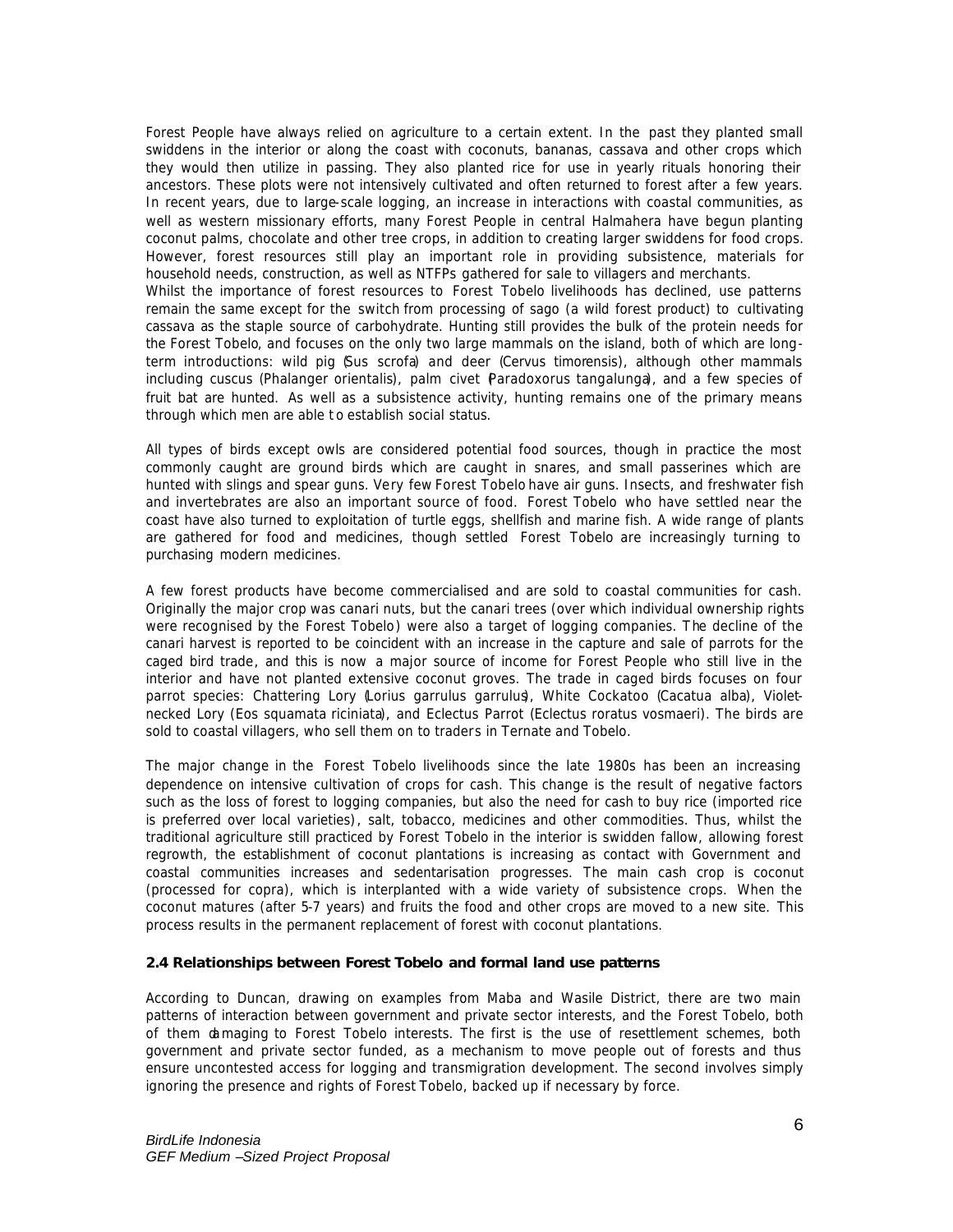The Government is currently planning 2 transmigration schemes behind the villages of villages of Tatam and Labi- Labi in the sub-district of Wasile, and there is another one already underway behind the village of Pumalanga in the Maba District. There have been plans to add additional transmigration sites behind Dorosago and Miaf in the Maba district, though these have not yet been realised.

#### **3. Project Implementer Actions to ensure adequate consultation and safeguards**

#### **3.1 Social Assessment Process**

The information contained in this annex is based on a preliminary social assessment conducted by BirdLife Indonesia field staff and partners in 2005, who visited Totodoku, a sedentary Forest Tobelo settlement close to the trans-peninsula Subaim-Buli road in East Halmahera, and carried out a rapid assessment of the state of forest management in East Halmahera, and a review by Chris Duncan, the leading academic authority on the Forest Tobelo, who compiled a separate report based on his original research updated and expanded during his visit to the area in 2005.

Key findings and conclusions from Chris Duncan's report are as follows:

- there are two broad groups of people native to the central Halmahera peninsula: the coastal dwelling, settled, Tobelo, Maba and Bicoli ethnic groups, and the forest-dwelling, Tobelo speaking inhabitants of the interior. Only the latter group qualifies as a vulnerable indigenous group under the criteria of the OP 4.10. These groups are referred to as Forest Tobelo in this proposal and annexes.

- Forest Tobelo who have adopted a sedentary lifestyle have settled in a number of coastal communities in eastern Halmahera. They retain strong cultural and livelihoods ties with forest resources

- Forest Tobelo still leading a semi-nomadic life are believed to be present in both blocks of the national park of the national park. They recognise claims to water catchments and individual family group land.

- Estimates of numbers of Forest Tobelo are based on very incomplete knowledge, but a figure of 1500 – 2000 is proposed for the 4 sub-districts covering the 2 blocks of the national park. Perhaps half of these are sedentary.

- logging and conversion for transmigration causes the loss of tree species and other forest resources important for the Forest Tobelo, as well as physical destruction of gardens and shelters.

- important trends in Forest Tobelo livelihoods are increased sedentarisation, increased need for cash to by imported products, a shift from canari nut trading to bird trading, a shift from collecting to intensive cultivation, increasing conversion to Christianity

- Government bureaucrats have a culture of categorising Forest Tobelo as backwards, uncivilized, and thus legitimate targets for sedentarisation and other interventions in their management of resources. The challenge for the project will be to ensure that these attitudes change within local Government staff, and that newly posted National Park staff have a more informed and balanced attitude and understanding of the issue.

- if the National Park is managed taking into consideration the resource use needs and patterns of the Forest Tobelo, the National Park has the potential to protect their livelihoods from further destruction within logging and transmigration developments. Conversely, if small scale shifting agriculture, bird trapping and hunting are banned and enforcement is effective, there is the potential for conflict and further weakening of Forest Tobelo livelihoods as a result of the National Park.

- The groups most likely to be impacted by the park are those living along the Akelamo and Ategou Rivers, in Lolobata section, which are included in or surrounded by the National Park. Any groups living in Aketajawe section would also be affected.

- the non-hierarchical nature of Forest Tobelo society, low literacy levels, and semi-nomadic lifestyle, make consultation and participation complex and time consuming. Although there are opinion leaders and people who are trusted and consulted because of their skills and powers, there are no leaders who can legitimately claim to represent or decide on behalf of the Forest Tobelo people at higher than the family level.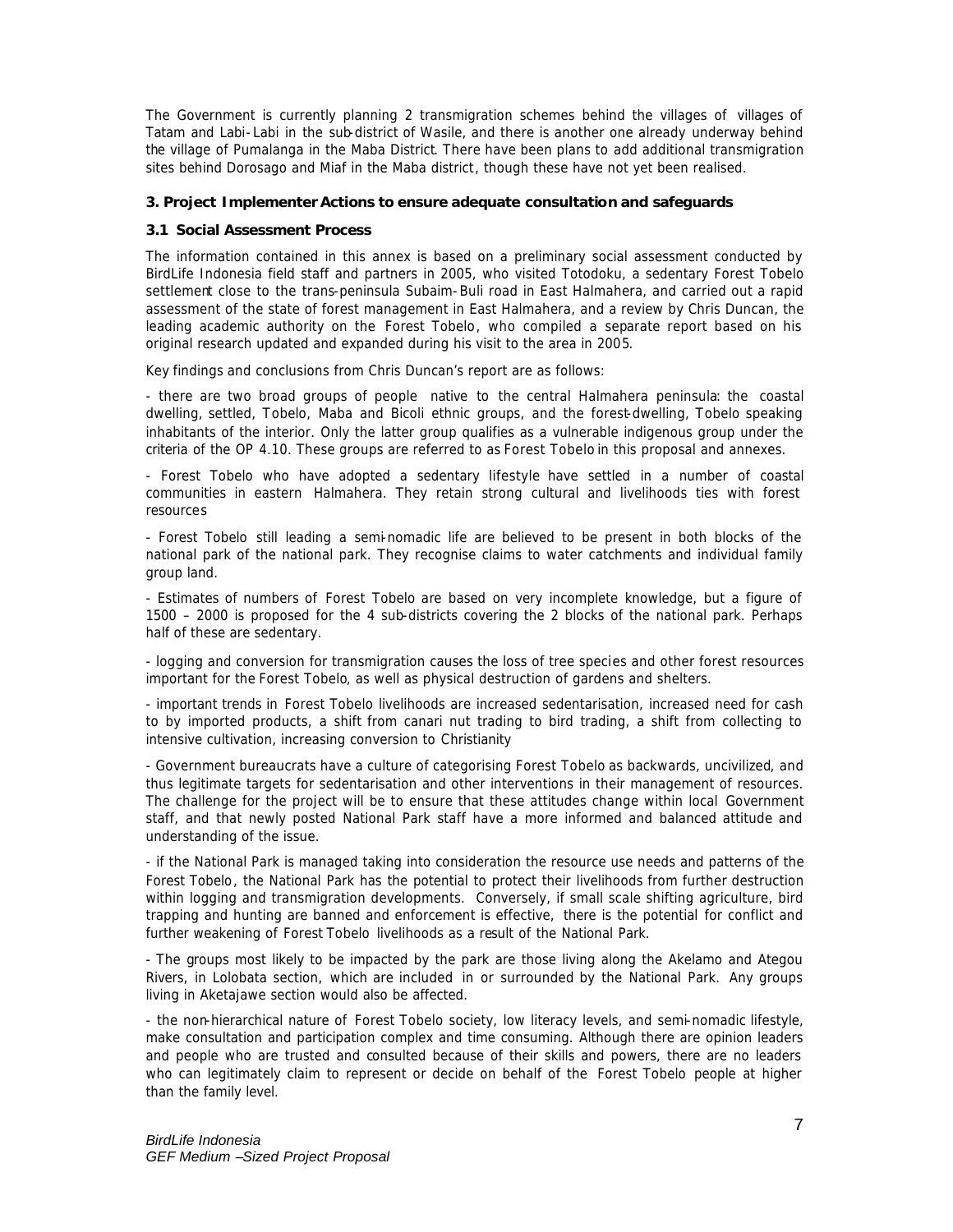# **3.2 Prior Consultations**

The lack of knowledge of distribution and population of Forest Tobelo, difficulty of contact, and lack of a leadership structure through which to engage with this community, make consultation with the Forest Tobelo difficult and time consuming. Consultation with affected groups prior to the development of this project is not considered appropriate in the majority of cases because:

- many communities are inaccessible without a good deal of time and funding available, and cannot be reached until staff are established in the field;

- the project intends to ensure that the National Park permits the current resource use by indigenous communities living within the National Park and protects them from the impact of logging concessions;

- no land will be acquired under this project, there will be no relocation and no involuntary restriction of access to resources for the Forest Tobelo.

- the project will implement a process of field studies and adaptive management which will be specifically focused on understanding the needs of Forest Tobelo and ensuring that they are safeguarded. These activities include a dedicated anthropological study during the first year, identification of key indicators to monitor the impact of the project and National Park on Forest Tobelo livelihoods. Forest Tobelo who have settled in villages will also be involved in participatory processes leading to the definition of community – national park agreements on resources and access. Consultations will take place throughout this process, with the necessary time and funding provided to handle the process in a culturally sensitive manner.

Some initial consultations have taken place, including a meeting held in the hamlet of Totodoku in February 2006, which was attended by approximately 15 Forest Tobelo people from this community, and an Indonesian-speaking relative from a second, more permanent village named Tokur-Tokur. At this meeting, facilitated by a Tobelo speaking Government employee, the aims of the project were introduced, including what was meant by a National Park, and feedback requested. The members of the community were receptive to the aims of the project and willing to be involved in the process they saw forest protection as very important, and wished to be involved as guardians of the forest in some way. A meeting was also held in May 2006 in Tokur-Tokur as part of the community consultation and disclosure process, and copies of a summary of the project in Tobelo language were given for further distribution to members of this group.

For further details of public consultations taken in preparation for this project, see report by BirdLife Indonesia on the disclosure / consultation process, and also Annex 18, Involuntary Resettlement Process Framework.

### **3.3 Framework for free and informed consultations during implementation**

During the first year of the project an independent and experienced consultant will be commissioned to undertake consultation and problem identification with the settled and semi-nomadic Forest Tobelo communities. This study will include an assessment of Forest Tobelo in Aketajawe section, until now entirely unknown, and mapping of areas of the National Park of importance for Forest Tobelo livelihoods. The consultant will develop guidelines for the most appropriate methods of consultation and consensus building with regards to the National Park, given the lack of leadership structure in Forest Tobelo communities. The consultant will be expected to develop insight into the perceptions and needs of the Forest Tobelo which will then allow him/her to represent these needs in discussion on national park management policies, zonation, and interventions in local Government land use planning.

Another outcome of the first year study will be capacity building and a system for monitoring the impact of the project and the National Park on the Forest Tobelo. This will include identification of key resources and livelihood issues which can be monitored independently by the project, and a protocol for routine meetings and consultation with Forest Tobelo groups which will allow the project, and ultimately the National Park, to gather information and measure reactions to its programs.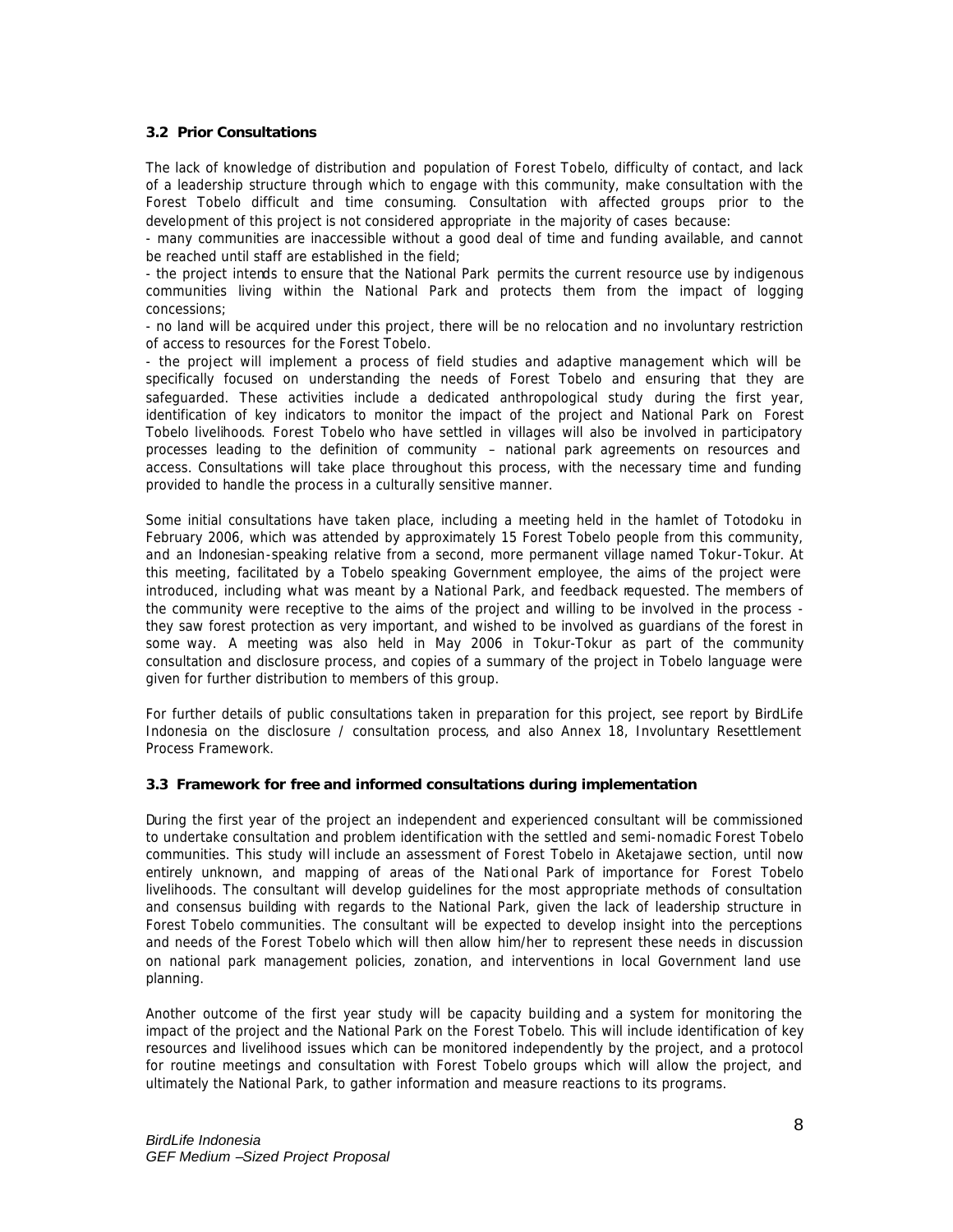Practical issues where there is potential for conflict between norms of National Park management in Indonesia and Forest Tobelo practice (such as swidden agriculture, hunting, bird catching) will be the subject of detailed information, consultation and planning by the project and National park management team before any action is taken. Particular efforts will be made to prevent repressive law enforcement unless there has already been agreement with Forest Tobelo communities on what rules will be enforced, how and where.

The project will work to develop appropriate attitudes among national Park staff and all other staff who work on project activities. Using the simple knowledge – attitudes – practice framework, the project will provide complete and up-to-date information in appropriate language and format for Government staff, and create opportunities to discuss attitudes and perceptions towards the Forest Tobelo. Perhaps most importantly, the project will create opportunities for staff to interact with Forest Tobelo through surveys and research, facilitating greater understanding on both sides.

Finally, the project will exchange information and experience with other national parks where there are indigenous people. BirdLife Indonesia already works with WARSI, the NGO which succeeded in getting the last forest territory of the nomadic Orang Rimba in Sumatra protected, and who continue to work on empowerment and protection for these people. If necessary, an appropriate amount of project budget will be made available for a relevant NGO such as WARSI to provide support for the involvement of indigenous people within the project. Other relevant examples are from Siberut in Sumatra and Manusela in Maluku.

### **3.4 Action plan/Measures to ensure that benefits are culturally appropriate**

The project aims to:

- ensure that the project's benefits to indigenous peoples are culturally sensitive and are seen as being both appropriate and acceptable to the communities who are identified as key stakeholders in the management of forests;

- ensure full consultation with, and the informed participation of, local people, identified as being most relevant to the management of local forest;

- To avoid, minimize or mitigate potentially adverse effects of new restrictions and increased enforcement of access to natural resources upon indigenous peoples known to depend upon these resources.

The long term benefits to the Forest Tobelo are improved management of the forests of Central Halmahera to prevent increasing degradation and fragmentation. This will allow the continuation of their traditional lifestyle in the interior, where this is their desire, and ensure that resources from the forest continue to be available.

Involvement for the sedentary communities in National Park co-management through the development and annual review of management agreements will enhance their resource use rights over forest resources from the National Park, and will enable their needs to be taken into account in the management plan. Being involved in this process should also have the effect of building capacity within the community, as community members become more able to articulate their needs and have a better understanding of the processes involved in government.

There is evidence that members of the Forest Tobelo group are involved in trade in endemic Parrot species, and it has been suggested that this has increased as a result of the loss of forests and forest resources in logging concessions. The project will assess the extent of this trade and consider options for reducing its damaging effects or developing alternative forest products trade with the assistance of the sociologist. Funding for these interventions would come from the budget for pilot interventions to stabilize resource extraction for local communities (see Annex 18).

#### **4 Budget for the IPP**

The following items in the project budget are specifically allocated to support the projects work with the Forest Tobelo: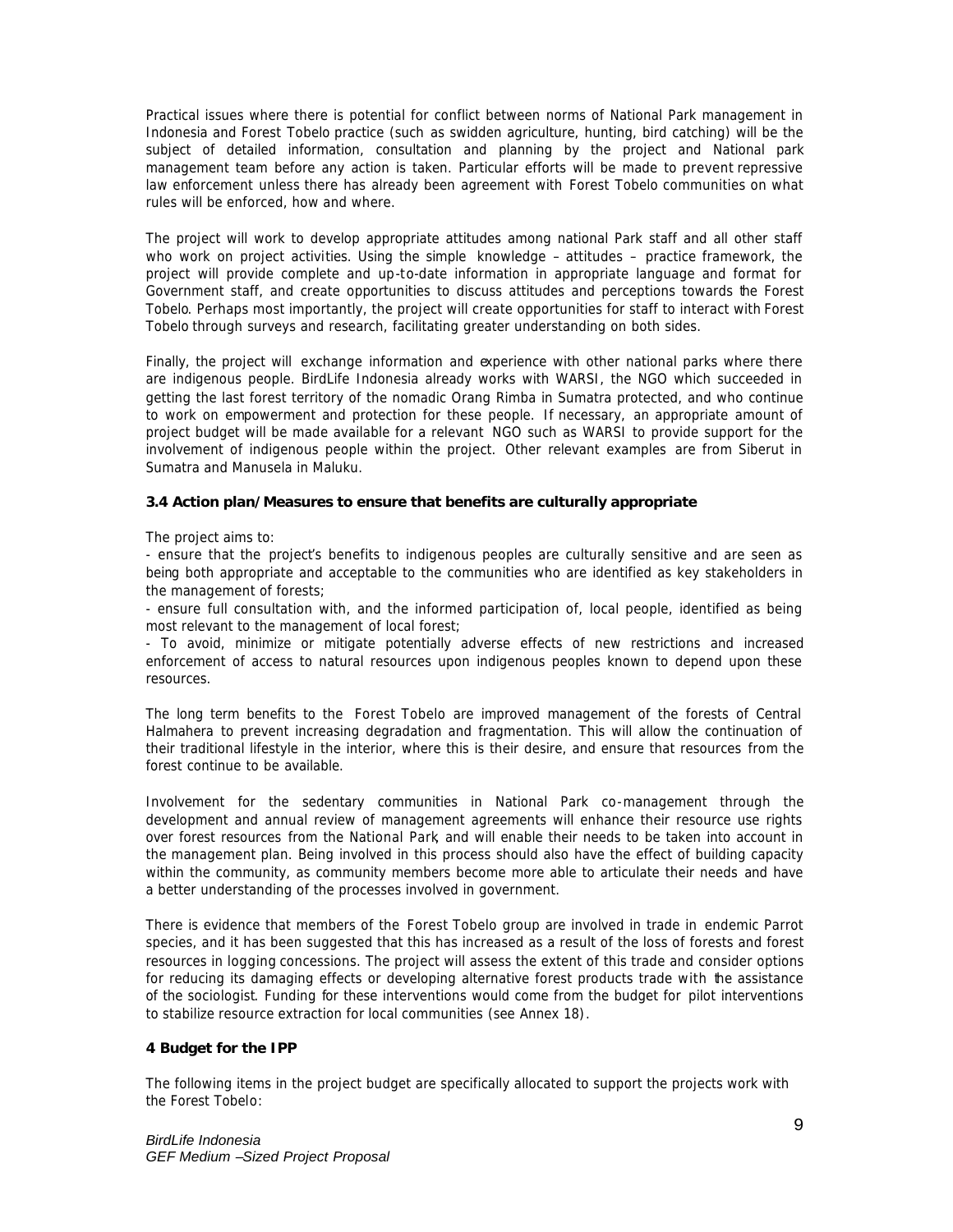| <b>Budget line</b>                                                 | <b>Description</b>                                      | <b>Budget allocation</b><br>(USD) |
|--------------------------------------------------------------------|---------------------------------------------------------|-----------------------------------|
| Anthropology consultant                                            | 6 person-months throughout the project                  | 17,100                            |
| NGO to handle grievance<br>procedure                               | annual retainer                                         | 5000                              |
| M&E consultants                                                    | (part of overall allocation for project)                | 27,500                            |
| field costs for map and study<br>resource use by the Forest Tobelo | 5 months of preparation and field study in Y1           | 9,150                             |
| field costs monitor project impact<br>on Forest Tobelo             | annual monitoring following protocol developed<br>in Y1 | 3,100                             |

Activities to engage the Forest Tobelo, such as in the consultations, and to build capacity among them and among relevant government staff will be funded from within the project budget. Any specific interventions to improve resource use or to introduce any alternative resource use for the Forest Tobelo would be covered separately if necessary as per para. 3.4.

# **5 Grievance Mechanism**

The project's complaints handling process would be through an independent NGO, local to the project site, selected following advertisement and following the issuing of 'no objection' by the World Bank.

The details of the independent NGO and the mechanism for making a complaint will be promoted through project literature and during research and monitoring during the course of the project.

If a grievance is received the NGO will make an independent investigation into the grievance if deemed necessary. In the case of complaints related to the strategy being used to implement particular aspects of the project, these would be passed (without mentioning the name of those making the complaint) to project management for response. To ensure that complaints are processed properly they will be handled by a specified member of staff within the project management unit in Bogor, who will be responsible for complaint handling and tracking. This arrangement is in fact already in place within BirdLife Indonesia; the Director of Conservation Programs is responsible for handling complaints arising from BirdLife Indonesia projects, including receiving, registering, referring, tracking and reporting upon all complaints received, copying all such documents to the National Park authorities.

### **6 Participatory monitoring and evaluation**

One of the outputs of the participatory research into resource use by the Forest Tobelo will be the development of criteria and indicators to monitor Forest Tobelo livelihoods. These will include expected positive and potential negative impacts of the project, as well as other key factors. The criteria and indicators will be developed independently by the consultant anthropologist. Using this monitoring protocol as a basis, project staff and National Park staff will undertake routine monitoring on an annual cycle. Where appropriate this will include participatory monitoring of resources and resource use patterns.

As well as structured monitoring of pre-defined indicators, the project will ensure there are regular meetings with Forest Tobelo at places where the semi-nomadic Forest Tobelo interact with settled Forest Tobelo and other groups (the Akelamo settlements in Maba District for example). This will enable the project to update its understanding of resource and livelihoods issues for the Forest Tobelo in a qualitative way.

## **7 Disclosure**

For a GEF Medium Sized Project, the World Bank requires that the Indigenous Peoples Plan be publicly available at least 21 days before Bank approval of such project, at a place accessible to, and